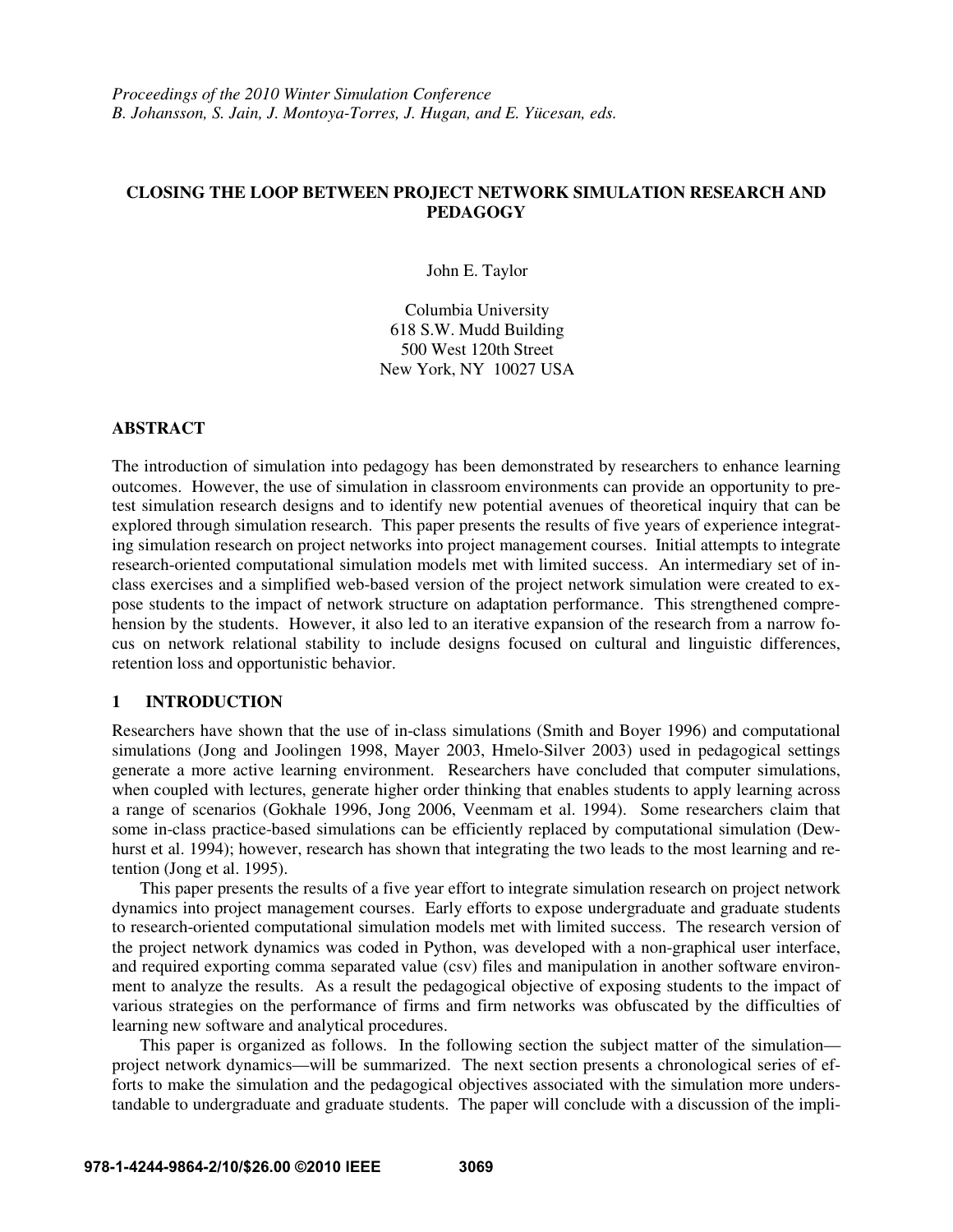cations of the key learning points from these efforts. A key learning and the primary impetus behind developing this manuscript is the fact that the iterative process exposed an important feedback look. In addition to being a beta-testing environment for simulation research, the pedagogical efforts emerged as a rich source of new research conjectures, research designs and ultimately new experiments.

# **2 PROJECT NETWORK DYNAMICS**

Projects in the architecture, engineering and construction (A/E/C) industry are complex, interdisciplinary endeavors requiring the task interdependent efforts of multiple distinct specialist organizations to be completed. As the complexity of the projects increases, the collaborative work processes at the intersection between activities and organizations becomes increasingly important. This increases the importance of the knowledge of how specialist organizations work together to complete interdependent tasks. And yet, in the highly fragmented United States A/E/C industry, projects are often temporary networks of firms that disband after the project and are reformed with a different group of collaborating firms on the next project. This means that the collaborative knowledge on how to effectively complete a complex, interdependent task may not carry forward to the next project.

Early work on A/E/C project networks emphasized the relational stability of project networks even to the extent that the network of firms was referred to as a quasi-firm (Eccles 1981). However, today A/E/C project networks are referred to as temporary organizations, or coalitions (Pryke 2004). Project network dynamics investigates how this shifting participation from one project to the next (what we term relational instability), coupled with the organizational boundary spanning task interdependent nature of the work, impacts the efficient implementation and diffusion of innovations and organizational changes (Taylor and Levitt 2007). Simulation research on the impact of project network structure on change dynamics revealed that relational instability coupled with task interdependence between organizations working on a project can lead to protracted learning curves following the introduction of innovations or organizational changes that span organizational boundaries in the network (Taylor, Levitt and Villarroel 2009).

# **3 INTEGRATING PROJECT NETWORK DYNAMICS SIMULATION INTO PEDAGOGY**

## **3.1 First Attempt to Integrate Python-based Version of Project Network Dynamics Simulation**

In 2006, an attempt was made to expose undergraduate and graduate students in a project management course to the Python-based version of the project network dynamics simulation mentioned earlier. The students were frustrated by the requirement to utilize a software and coding language unfamiliar to them while at the same time having to complete the multiple file conversion steps required to generate the performance curves that resulted from varying strategic approaches employed. At the same time, the Project Network Dynamics Lab was being launched. In order to attract research students into the lab it was decided that a more accessible introduction into project network dynamics was needed.

# **3.2 Combining In-class Pedagogical Simulation with Python-based Version of the Simulation**

In 2007, the key attributes of the simulation were abstracted and developed into an in-class simulation exercise. In the classroom simulation, students were broken into project networks. Each network was comprised of architects, engineers and contractors and each network was asked to complete five successive projects. Each project involved designing, specifying and building a small model of a building. Each role had specific instructions to follow and each project could only be completed with the interdependent collaborative efforts of all three participant types.

At the start of each project the architect was given an envelope with a rough set of design requirements and a sheet of graph paper. The design indicated specific aspects of the design, e.g., how many interior walls, how many windows or doors and the locations of the windows or doors. Once plan and elevation drawings were completed by the architect, the graph paper was passed to an engineer who was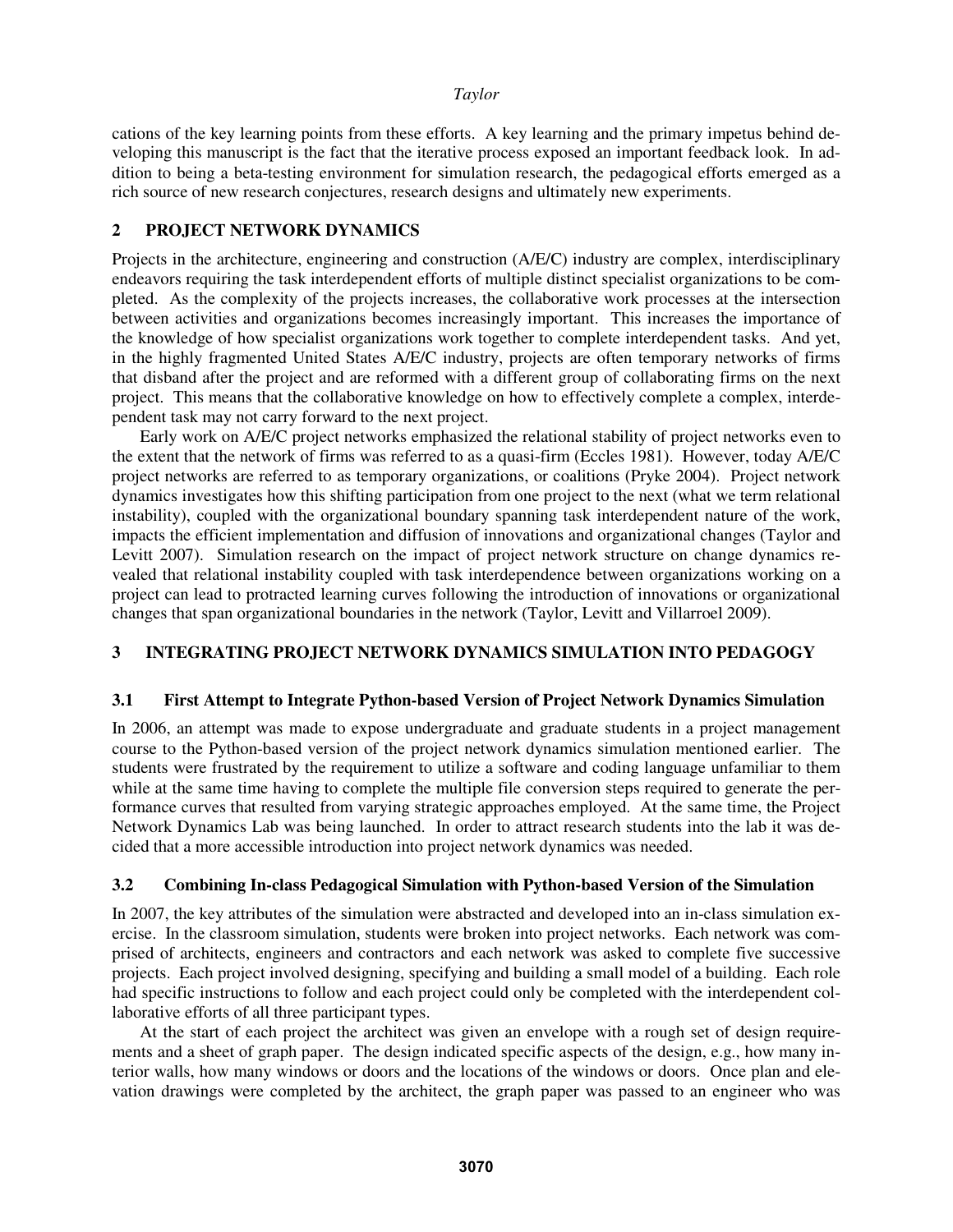provided with a building code that indicated the material type requirements for internal walls, external walls and foundations, as well as the room dimension requirements. From this information the engineer added to the drawings the material types and dimensions of the structure. Finally, the graph paper was passed to the contractor who was tasked with building the building according to the design and specifications. Once complete an inspection was completed and any rework completed before the time to complete the first project was recorded. This continued until five distinct projects were complete.

As this effort to work together to design, specify and construct a small building was new to the participants, the improvements over each successive project were assumed to approximate the adaptation to an innovation or organizational change impacting the industry. To achieve project network relational instability we gave half of the groups a six-sided die with a 1, 2 or 3 in equal distribution indicated on the faces of the die. At the end of each project the team rolled the die to determine which of three architects, the three engineers and the three contractors would participate in the project. This added a stochastic element to the determination of which specialists would participate in each project. For the remaining half of the groups there was no stochastic element. These groups were comprised of only one architect, one engineer and one contractor. For these groups the learning from working together on one project ported to the next project interaction. At the end of the exercise we averaged the performance of the relationally stable groups and the performance of the relationally unstable groups and compared the performance over time.

This more hands-on approach to understanding the impact of relational instability on project network change performance improved the students' initial grasp of the concept in the undergraduate and graduate project management courses. However, the second step of the assignment was to utilize the Python-based version of the simulation to examine various contracting strategies. The underlying concept was conveyed in a more accessible pedagogical fashion; however, the crucial aspect of the pedagogical effort—to examine various contracting approaches in situations of varying relational instability and task interdependence—was still encumbered by the unfamiliar software and multiple file conversion steps required to complete the exercise.

#### **3.3 Combining In-class Pedagogical Simulation with Web-based Version of the Simulation**

In 2008, the pedagogical approach to teaching project network dynamics was enhanced one step further. We isolated the key attributes of the Python-based research version of the simulation and developed a web-based version of the project network dynamics simulation to accompany the in-class simulation described above. A screenshot of the web-based version of the tool is contained in Figure 1 and Figure 2. With the web-based version of the tool, the students could interact with a single application within any web browser to examine the productivity impact on individual firms and the project network over time. In Figure 1 the network is relationally stable (only one architect, one engineer and one contractor) with no task interdependence (directional task interdependence is added by increasing the percentage on the arrows connecting the specialists). In this case the productivity of each firm (graphed in the bottom right graph in Figure 1) and the network (graphed in the bottom left graph in Figure 1) are equivalent over the 25 projects simulated. In this relationally stable, task independent network, the network and each associated firm achieve the pre-innovation performance (indicated as a red dashed line) after only 3 projects.

In Figure 2 a relationally unstable (3 architects, 4 engineers and 5 contractors) and task interdependent (values vary depending on specific interaction) project network is simulated in the web-based version of the simulation. Here the students observe that the network will not consistently outperform its pre-innovation productivity until the 18<sup>th</sup> project. Yet the students may also observe that some firms in the bottom right graph achieve their pre-innovation productivity by the  $9<sup>th</sup>$  project while some others still have not achieved their pre-innovation performance by the  $25<sup>th</sup>$  project. Hence the students are able to extend the micro-level observations of their group's performance in the classroom simulation to examine a wide variety of scenarios in the web-based version of the simulation. This coupling of in-class and (accessible) computational simulation led to strong learning outcomes. In fact, with the improved outcomes new simulation experimental designs began to emerge.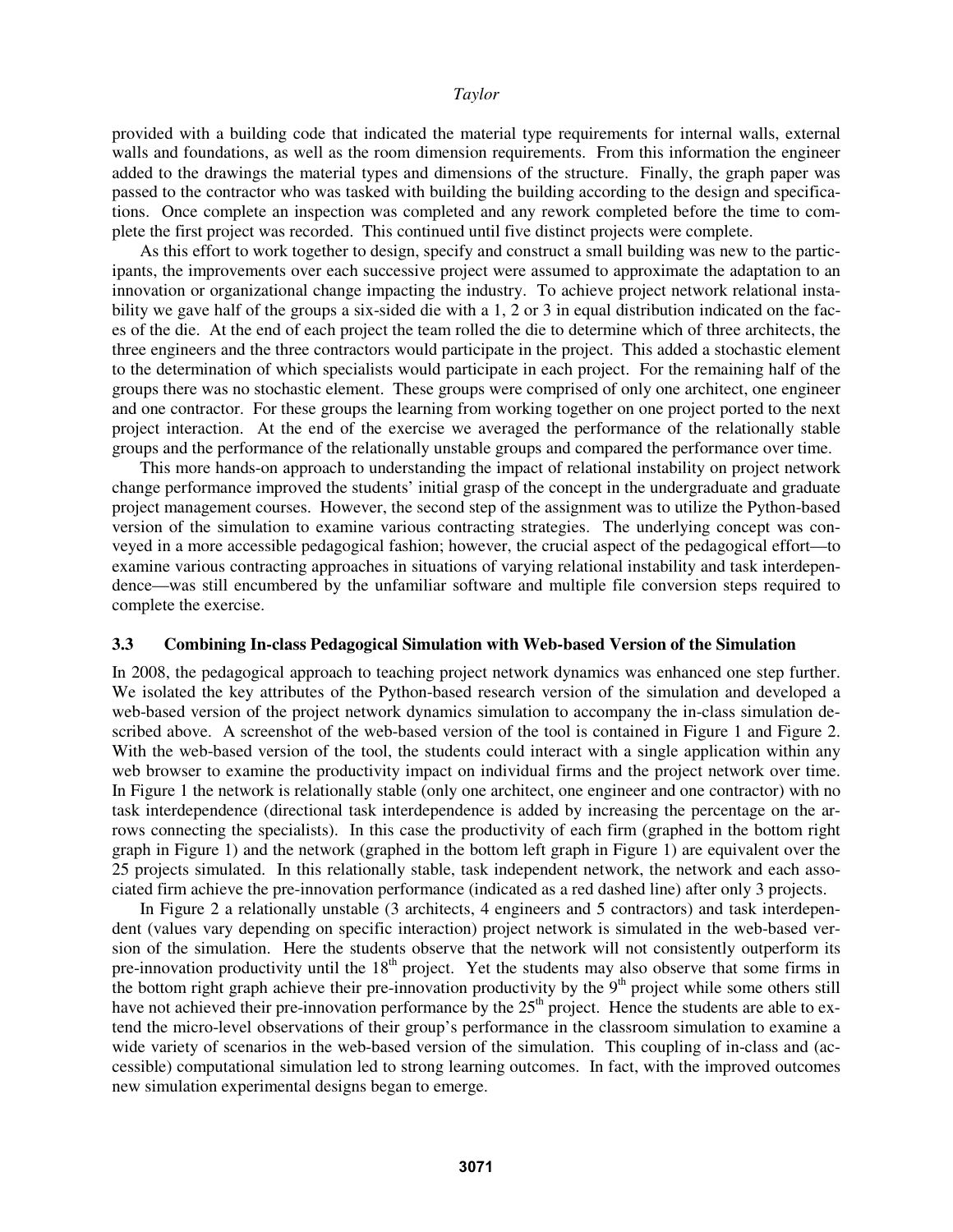

Figure 1: Web-based Simulation of Relationally Stable, Task Independent Network



Figure 2: Web-based Simulation of Relationally Unstable, Task Interdependent Network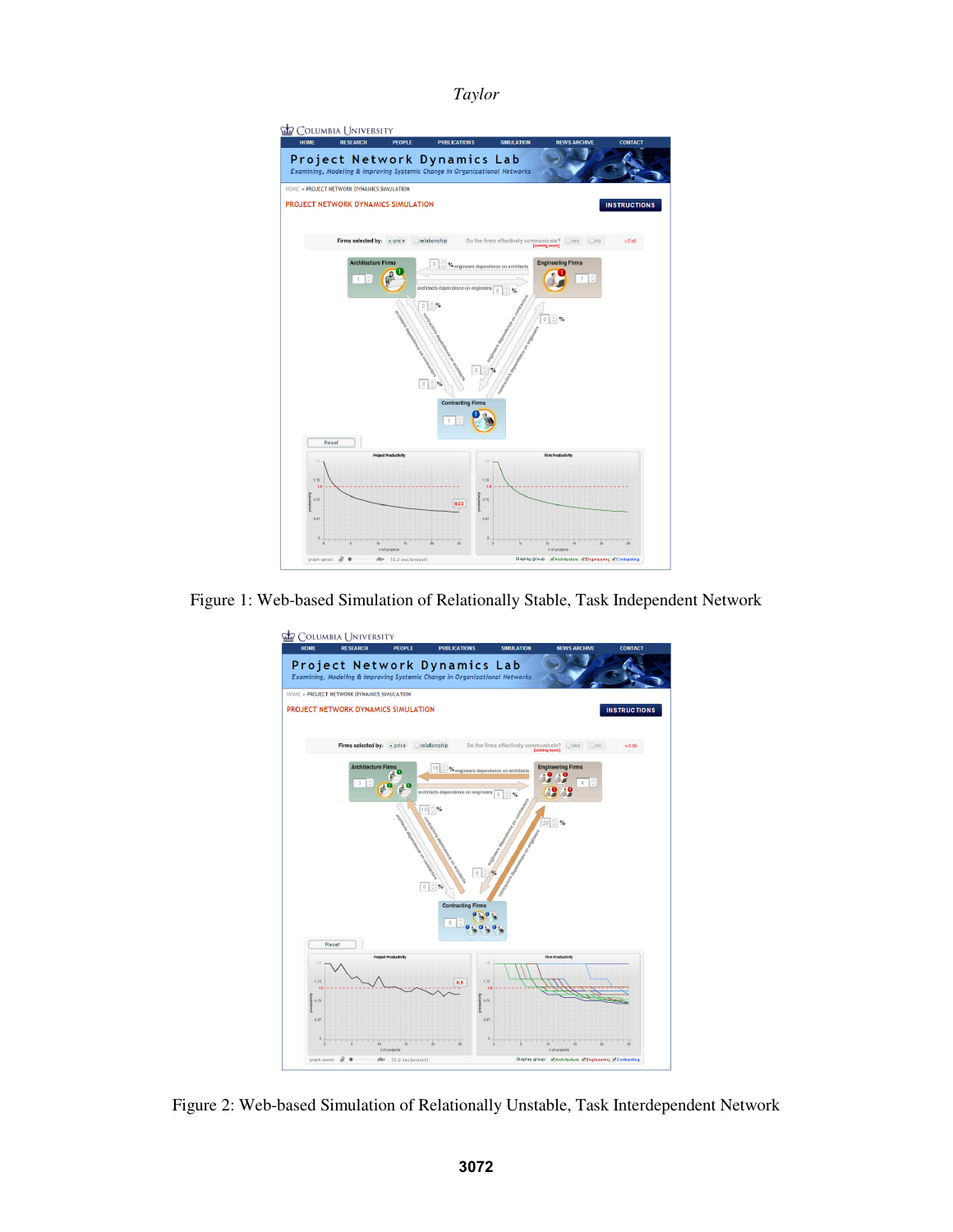## **3.4 Synergistic Feedback Loop from Pedagogical Integration of Simulation Research**

By 2009 we had collected a large number of project network adaptation performance curves from the undergraduate and graduate courses in which we ran the simulations. Several key variables emerged from the performance curves and discussions with the students about those curves in post-simulation debrief sessions which we then pursued in simulation research in 2009 and 2010.

The first variable was related to communication. The courses contained a large number of international students and in some cases differences in adaptation performance appeared to correlate with potential cultural and linguistic differences in the team. We searched the literature for empirical data we could emulate in the simulation to model cultural and linguistic differences in global project networks. Finding none, we refined the in-class pedagogical simulation for the purposes of research data collection and designed an experiment with 30 domestic participants and 30 international participants. This led to statistically distinct performance and an interesting theoretical contribution. The culturally and linguistically diverse teams took about 50% longer to complete the first project. However, they had better adaptation performance and were able to outperform the domestic team by the fourth project. This contribution may resolve a tension in the cross-cultural interaction literature in which some find cross-cultural differences have a positive impact on performance and still others find a negative impact. This research suggests that both may be correct depending on whether they are referring to initial performance, adaptation performance, or performance after several opportunities to interact.

The second variable that emerged from discussions with the students was the impact of long spans of time that may separate two dyad specific interactions in relationally unstable networks. The students wondered if performance would decay over the gap in time. To explore this we studied existing empirical models of retention loss and integrated the leading empirical model into the project network dynamics simulation to accommodate the expected loss in performance gains that unfold during gaps of time between interactions. From a modeling perspective this was a challenge as we were required to link an event-based learning model with a time-based retention loss decay model.

The third variable that emerged from interactions with the students was a confounding mechanism. A student asked why—if tight partnerships would lead to improved learning outcomes—we did not observe more relationally stable contracting behavior in industry. This led to an extension of the research version of the simulation to integrate game theoretic modeling to examine the impact of opportunistic behavior. Economists describe the opportunistic behavior a buyer may exert over a seller of as the hold-up problem. We were able to demonstrate with the game theory integrated project network dynamics simulation that a hold-up problem can occur in project networks where members of the project network attempt to accrue more than their share of the economic rents associated with improvements in performance following the introduction of an innovation or organizational change. We then created a web-based version of the game theory integrated project network dynamics simulation and used it to empirically validate the theoretical proposition that emerged from the simulation effort.

## **4 IMPLICATIONS AND CONCLUSIONS**

This paper describes efforts to integrate simulation research on project network dynamics into project management pedagogy at the undergraduate and graduate level. Research has demonstrated that integrating in-class simulation with computational simulation can improve learning outcomes. The efforts presented in this paper are in line with this finding, however, in the case of the project network dynamics simulation the computational simulation to which the students were exposed needed to be integrated into a single, commonly used application and the range of parameters adjustable in the simulation simplified. The main purpose of this paper, however, is to point out the synergies that can result when simulation research is effectively integrated into pedagogy. Once we were able to clearly articulate and allow the students to experience project network dynamics through in-class simulation and a simplified web-based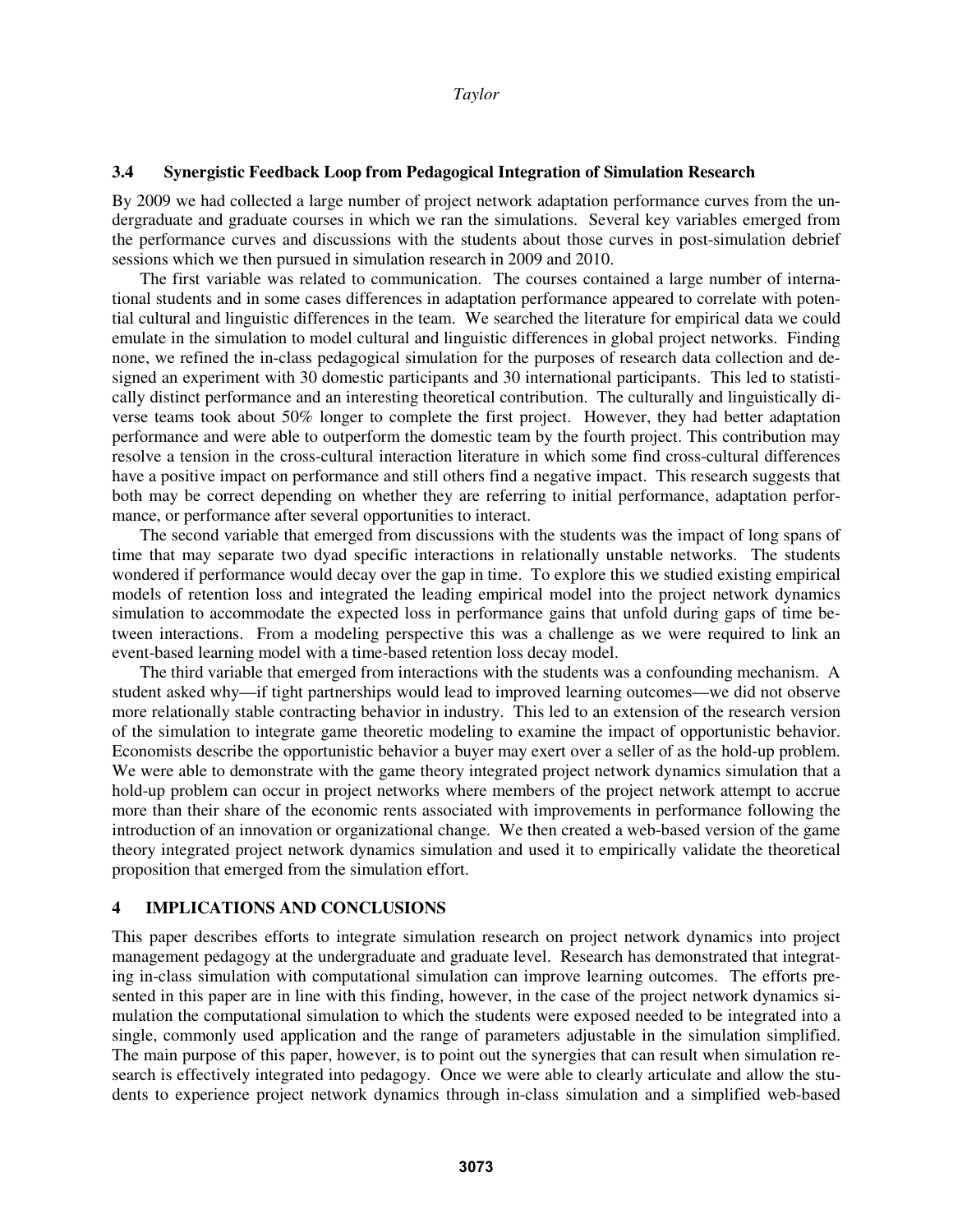computational version of the research simulation, a feedback loop emerged in which the simulation research agenda was being advanced through the engagement with the students. Empirical models for retention loss were emulated and integrated into the project network dynamics simulation. More importantly, fundamental theories of cross-cultural interaction and hold-up were extended as a result of the student feedback loop which resulted in new simulation experiments. By investing the time to create an in-class simulation exercise and simplified web-based version of the simulation we were able to synergistically close the loop between project network simulation research and pedagogy.

## **ACKNOWLEDGMENTS**

This material is based upon work supported by the National Science Foundation under Grant No. 0729253. Any opinions, findings, and conclusions or recommendations expressed in this material are those of the authors and do not necessarily reflect the views of the National Science Foundation. The author would like to also thank the many undergraduate and graduate researchers who have participated in the project network dynamics simulation and pedagogical integration over the past five years.

## **REFERENCES**

- Dewhurst, D., J. Hardcastle, P. Hardcastle, and E. Stuart. 1994. Comparison of a computer simulation program and a traditional laboratory practical class for teaching the principles of intestinal absorption. *Advances in Physiology Education* 12(1): 95-104.
- Eccles, R. 1981. The quasifirm in the construction industry. *Journal of Economic Behavior and Organization* 2(4): 335-357.
- Gokhale, A. 1996. Effectiveness of Computer Simulation for Enhancing Higher Order Thinking. *Journal of Industrial Teacher Education* 33(4): 36-46.
- Hmelo-Silver, C. 2003. Analyzing collaborative knowledge construction: multiple methods for integrated understanding. *Computers & Education* 41: 397–420.
- Jong, T., 2006. Technological Advances in Inquiry Learning. *Science* 312(5773): 532-533.
- Jong, T., and W. Joolingen. 1998. Scientific Discovery Learning with Computer Simulations of Conceptual Domains. *Review of Educational Research* 68(2): 179-201.
- Jong,T., E. Martin, J. Zamarro, F. Esquembre, J. Swaak, and W. Joolingen. 1995. The Integration of Computer Simulation and Learning Support: An Example from the Physics Domain of Collisions. *Journal of Researching Science Teaching* 36(5): 597–615.
- Mayer R. 2003. The promise of multimedia learning: using the same instructional design methods across different media. *Learning and Instruction* 13: 125–139.
- Pryke, S. 2004. Analysing Construction Project Coalitions: Exploring the Application of Social Network Analysis. *Construction Management and Economics* 22(8): 787-797.
- Smith, E., and M. Boyer. 1996. Designing In-Class Simulations. *Political Science and Politics* 29(4): 690-694.
- Taylor, J., and R. Levitt. 2007. Innovation Alignment and Project Network Dynamics: An Integrative Model for Change. *Project Management Journal* 38(3): 22-35.
- Taylor, J., R. Levitt, and A. Villarroel. 2009. Simulating Learning Dynamics in Project Networks. *Journal of Construction Engineering and Management* 135(10): 1009-1015.
- Veenman, M., J. Elshout, and V. Busato. 1994. Metacognitive Mediation in Learning With Computer-Based Simulation. *Computers in Human Behavior* 10: 93-106.

### **AUTHOR BIOGRAPHY**

**JOHN TAYLOR** is an Assistant Professor of Construction Engineering and Project Management within the Department of Civil Engineering and Engineering Mechanics at Columbia University. He received